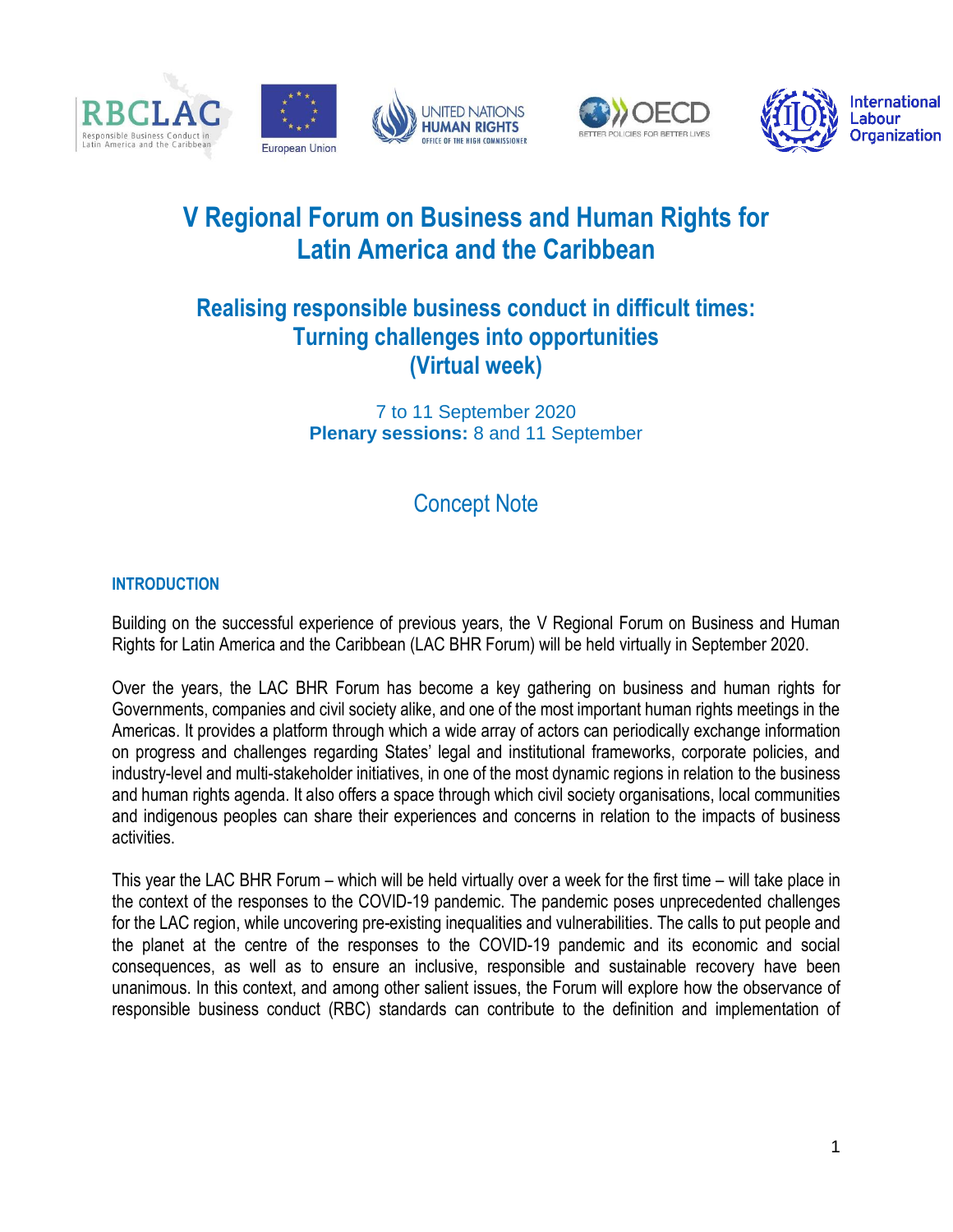sustainable and rights-compatible COVID-19 responses and other global challenges such as climate and environmental emergencies. <sup>1</sup>

#### **PROGRAMME**

In light of the crisis caused by the COVID-19 pandemic, which prevents from organising a physical meeting in September 2020, this year the LAC BHR Forum will take the form of a virtual working week, between 7 and 11 September.

Two plenary sessions will be held at the beginning and at the end of the Forum's week, on 8 and 11 September 2020, with a High-Level Open Plenary on 8 September. On both days, the thematic discussions will start with plenary sessions, followed by more focused and interactive discussions in break-out rooms. The debates during the plenary sessions of the Forum will be informed by stakeholders' position statements and background documents that will be posted previously on the Forum's website.

The rest of the days of the Forum's week (7, 9 and 10 September) will host a myriad of activities including side events, capacity-building workshops, and stakeholder meetings. In addition, snapshot sessions will allow participants to briefly present ongoing BHR-related initiatives, projects and case studies.

The full programme of the Forum's week is available soon on the [Forum's website](http://www.oacnudh.org/v-consulta-regional-sobre-empresas-y-derechos-humanos-para-america-latina-y-el-caribe/), together with the list of panellists.

#### **OBJECTIVES**

- Explore how **Governments and businesses address and mitigate the economic and social consequences of the COVID-19 pandemic**, and promote RBC as a tool for an inclusive, responsible and sustainable recovery, respectful of human and labour rights and the environment.
- **Track the progress made by Governments in implementing the UNGPs and promoting RBC in the LAC region**, especially regarding National Action Plans on Business and Human Rights (NAPs) and other normative and regulatory frameworks to strengthen the prevention of business-related human rights abuses.
- **Share businesses' best practices on due diligence** and other RBC measures aimed at meeting their corporate responsibility to respect human rights, in order to prevent adverse impacts on people and the environment and provide remedy when abuse occurs.
- Explore how governments and stakeholders can promote **access to remedy mechanisms** and build a **coherent system of effective remedies** for business impacts**. The role of** National Human Rights Institutions (NHRIs) and National Contact Points for RBC (NCPs) in this context will also be discussed.

 <sup>1</sup> See Joint Statement by the ILO, the OECD, the OHCHR, the REDESCA of the IACHR, the UNICEF, the UN Global Compact and the UN Working Group on Business and Human Rights: ["Joining forces in Latin](http://www.oecd.org/investment/mne/COVID-19-Latin-America-Caribbean-Statement-on-responsible-and-sustainable-businesses.pdf)  [America and the Caribbean to help minimise the Coronavirus \(COVID-19\) crisis and foster responsible and](http://www.oecd.org/investment/mne/COVID-19-Latin-America-Caribbean-Statement-on-responsible-and-sustainable-businesses.pdf)  [sustainable businesses"](http://www.oecd.org/investment/mne/COVID-19-Latin-America-Caribbean-Statement-on-responsible-and-sustainable-businesses.pdf) (April 2020).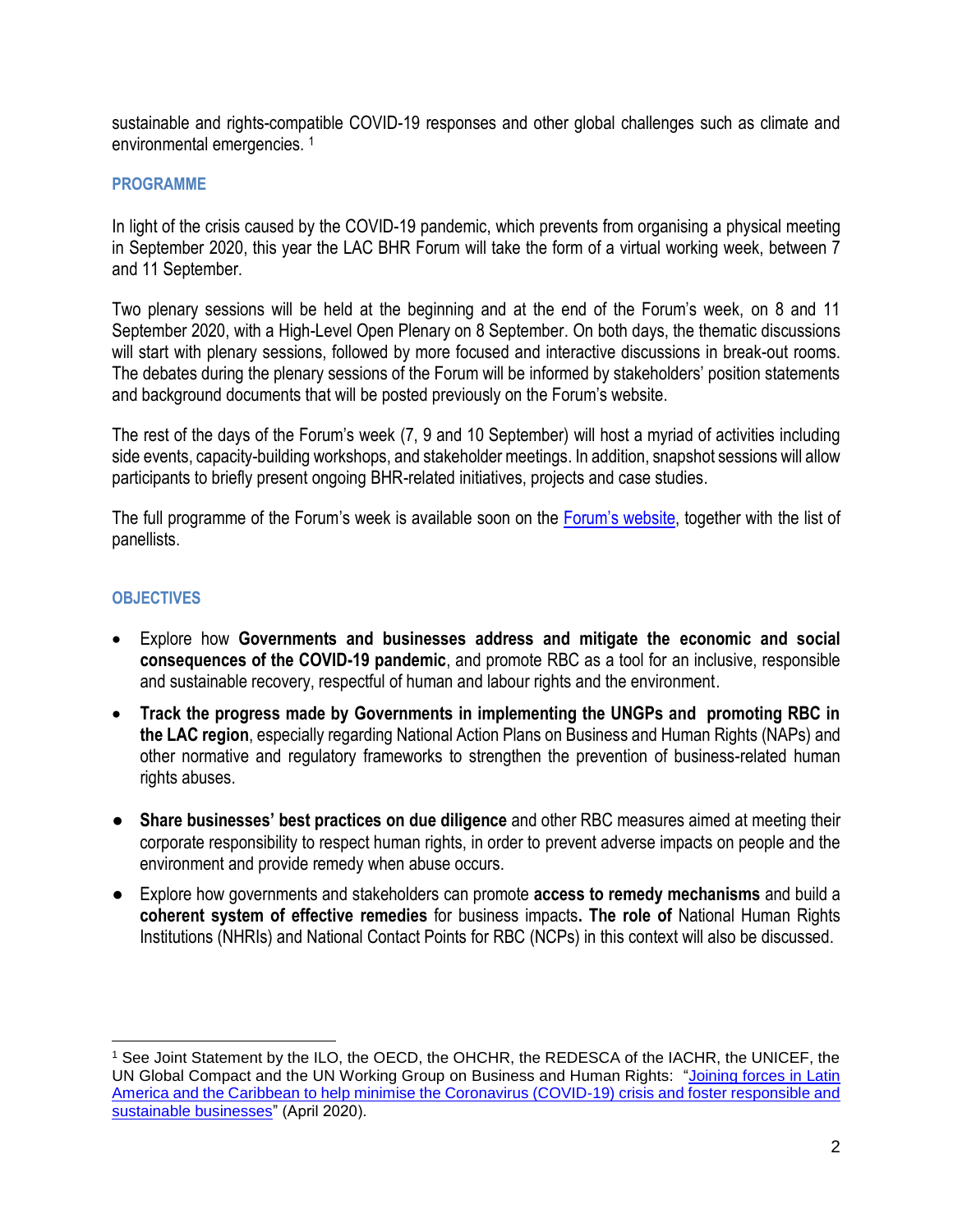- Raise awareness of the **concerns and challenges faced by civil society actors, including CSOs, community members, indigenous peoples and workers** regarding the adverse impacts of business activities on human rights, including impacts in the areas of work and the environment.
- Draw lessons from **Governments' and businesses' actions to engage with interested stakeholders**, including indigenous peoples, **and to protect human rights defenders and prevent reprisals against them.**
- Raise awareness on the **connection between climate change and business and human rights issues, including the effects of the COVID-19 crisis on climate action.**
- **Strengthen the capacity of stakeholders** in relation to the business and human rights agenda and international RBC standards to participate meaningfully and equally in the development and implementation of relevant RBC initiatives, including the forum.
- **Facilitate the exchange** of good RBC practices, peer-to-peer learning, inclusive multi-stakeholder dialogue, and networking opportunities among regional actors.
- Contribute to the [UN Working Group's project](https://www.ohchr.org/EN/Issues/Business/Pages/UNGPsBizHRsnext10.aspx) to **take stock of the first ten years of the UN Guiding Principles on Business and Human Rights** and develop **a roadmap** for global implementation between now and 2030."

Cross-cutting issues including gender equality and the protection of the rights of groups in vulnerable position (including persons with disabilities, indigenous peoples, children, youth, migrants and LGTBI people) will be mainstreamed throughout the different sessions of the Forum.

## **PARTICIPATION**

Representatives of State institutions, companies, trade unions, civil society organisations, indigenous peoples and local communities, law firms, investors, international and regional organisations, NCPs, NHRIs, the academia and the media are invited to participate in the LAC BHR Forum.

The sessions of the two official days of the Forum's week will be open to all participants.

## **ABOUT THE REGIONAL FORUM**

The LAC BHR Forum is organised by th[e Office of the United Nations High Commissioner for Human Rights](http://www.oacnudh.org/)  [\(OHCHR\) for Central America](http://www.oacnudh.org/) and the [United Nations Working Group on Business and Human Rights.](https://www.ohchr.org/SP/Issues/Business/Pages/WGHRandtransnationalcorporationsandotherbusiness.aspx) The Forum is organised in collaboration with the [Organisation for Economic Co-operation and Development](http://mneguidelines.oecd.org/globalpartnerships/)  [\(OECD\),](http://mneguidelines.oecd.org/globalpartnerships/) th[e International Labour Organisation \(ILO\)](https://www.ilo.org/empent/Projects/WCMS_670758/lang--en/index.htm) and supported by the European Union (EU), under the project [Responsible Business Conduct in Latin America and the Caribbean \(RBCLAC\),](https://www.ohchr.org/EN/Issues/Business/Pages/JointProjectResponsibleBusinessConduct.aspx)

The RBCLAC project aims at promoting responsible business conduct practices in line with international standards, including the [United Nations Guiding Principles on Business and Human Rights](https://www.ohchr.org/documents/publications/GuidingprinciplesBusinesshr_eN.pdf) (UNGPs), the [OECD Guidelines for Multinational Enterprises](http://www.oecd.org/corporate/mne/) and the [ILO Tripartite Declaration of Principles concerning](https://www.ilo.org/wcmsp5/groups/public/---ed_emp/---emp_ent/---multi/documents/publication/wcms_094386.pdf)  [Multinational Enterprises and Social Policy.](https://www.ilo.org/wcmsp5/groups/public/---ed_emp/---emp_ent/---multi/documents/publication/wcms_094386.pdf)

The first session of the Forum was held in Medellín, Colombia, in 2013. Since then, the Forum has become the main multi-stakeholder platform of exchange of good practice and peer-to-peer learning in relation to